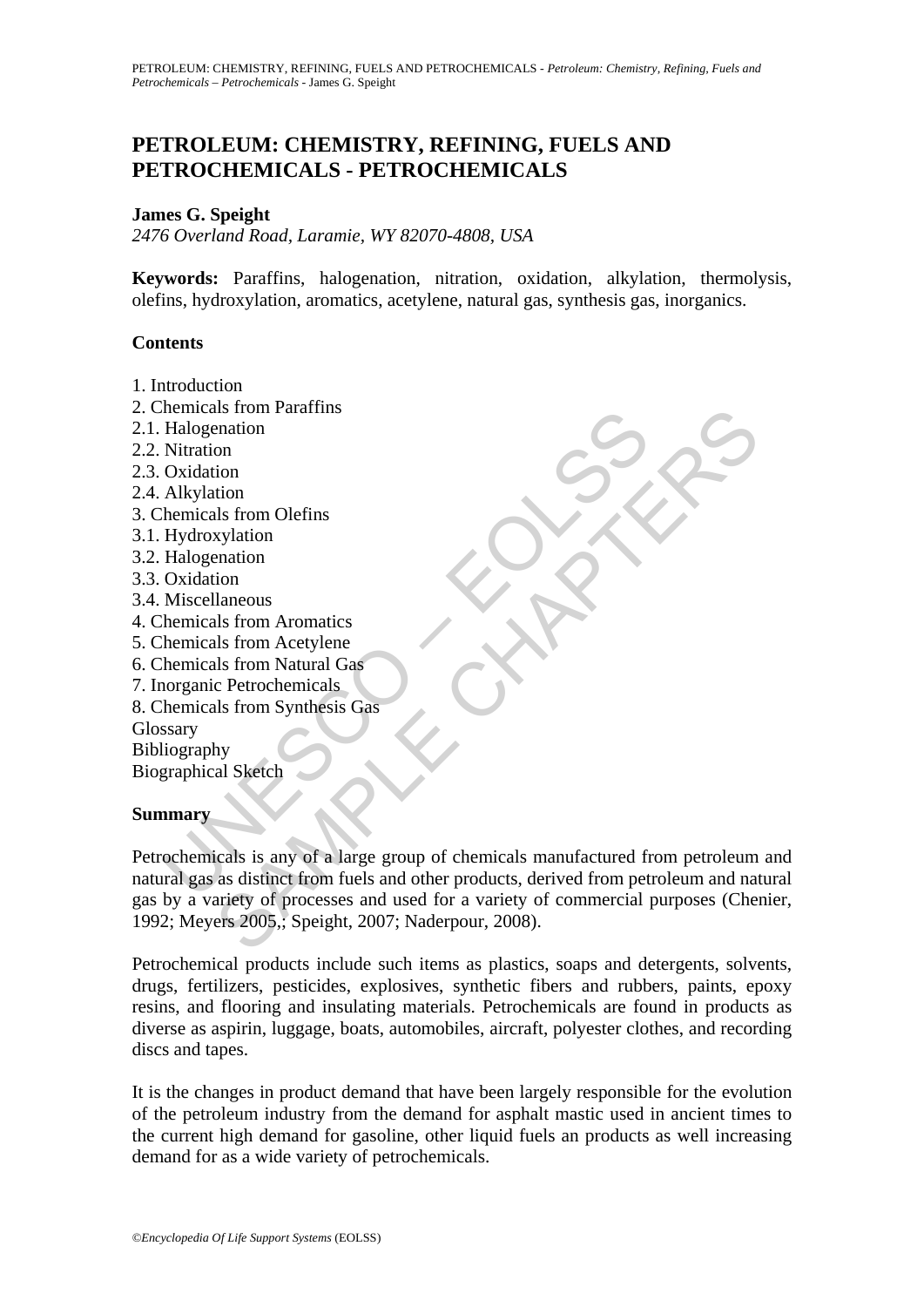## **1. Introduction**

Petrochemicals are generally considered chemical compounds derived from petroleum either by direct manufacture or indirect manufacture as by-products from the variety of processes that are used during the refining of petroleum. Gasoline, kerosene, fuel oil, lubricating oil, wax, asphalt, and the like are excluded from the definition of petrochemicals, since they are not, in the true sense, chemical compounds but are in fact intimate mixtures of hydrocarbons.

bylene (propene, CH<sub>3</sub>CH=CH<sub>2</sub>), *iso*-butylene [*iso*-butene, (CH<sub>3</sub>CH=CH<sub>2</sub>), *iso*-butylene [*iso*-butene, (CH<sub>3</sub>CH<sub>3</sub> tenes (CH<sub>3</sub>CH<sub>2</sub>CH<sub>2</sub>CH<sub>2</sub>CH<sub>2</sub>CH<sub>2</sub>CH<sub>2</sub>CH<sub>2</sub>CH<sub>3</sub>.) and CH<sub>3</sub>CH<sub>2</sub>CH<sub>2</sub>CH<sub>2</sub>CH<sub>2</sub>CH<sub>3</sub>, proparab or unawake ny solution. Function, particular entropy in the product  $\text{Cerp}$  (CH<sub>2</sub>-CH<sub>2</sub>), iso-butylene [iso-butne,  $(\text{CH}_3)_2\text{C--CH}_2$ ], and (CH<sub>3</sub>CH<sub>2</sub>CH<sub>2</sub>CH<sub>2</sub>CH<sub>2</sub>CH<sub>2</sub>), and ddition to hydrogen (CH<sub>3</sub>CH<sub>2</sub>CH<sub>2</sub>CH<sub>2</sub> Processes such as coking or visbreaking processes a variety of gases is produced. Another group of refining operations that contributes to gas production is that of the *catalytic cracking processes*. Both catalytic and thermal cracking processes result in the formation of unsaturated hydrocarbons, particularly ethylene  $(CH_2=CH_2)$ , but also propylene (propene,  $CH_2CH=CH_2$ ), *iso*-butylene [*iso*-butene,  $(CH_2)$ ,  $C=CH_2$ ] and the *n*-butenes (CH<sub>2</sub>CH<sub>2</sub>CH=CH<sub>2</sub>, and CH<sub>2</sub>CH=CHCH<sub>2</sub>) in addition to hydrogen  $(H_2)$ , methane (CH<sub>4</sub>) and smaller quantities of ethane (CH<sub>2</sub>CH<sub>2</sub>), propane (CH<sub>2</sub>CH<sub>2</sub>CH<sub>2</sub>), and butanes  $[CH_3CH_2CH_3CH_3$ ,  $(CH_3)_3CH$ ]. Diolefins such as butadiene  $(CH<sub>2</sub>=CHCH=CH<sub>2</sub>)$  and are also present. A further source of refinery gas is *hydrocracking*, a catalytic high-pressure pyrolysis process in the presence of fresh and recycled hydrogen. The feedstock is again heavy gas oil or residual fuel oil, and the process is mainly directed at the production of additional middle distillates and gasoline. Since hydrogen is to be recycled, the gases produced in this process again have to be separated into lighter and heavier streams; any surplus recycle gas and the liquefied petroleum gas from the hydrocracking process are both saturated.

The composition of the process gas varies in accordance with reforming severity and reformer feedstock. All catalytic reforming processes require substantial recycling of a hydrogen stream. Therefore, it is normal to separate reformer gas into a propane  $(CH<sub>2</sub>CH<sub>3</sub>CH<sub>3</sub>)$  and/or a butane stream  $[CH<sub>2</sub>CH<sub>3</sub>CH<sub>3</sub>$  plus  $(CH<sub>3</sub>)<sub>2</sub>CH$ , which becomes part of the refinery liquefied petroleum gas production, and a lighter gas fraction, part of which is recycled. In view of the excess of hydrogen in the gas, all products of catalytic reforming are saturated, and there are usually no olefin gases present in either gas stream.

The refinery gas (or the process gas) stream and he products of naphtha cracking are the source of a variety of *petrochemicals*. Thus, petrochemicals are chemicals derived from petroleum and natural gas and, for convenience of identification, petrochemicals can be divided into to groups: (1) primary petrochemicals and (2) intermediates and derivatives.

*Primary petrochemicals* include: olefins (ethylene, propylene and butadiene) aromatics (benzene, toluene, and xylenes); and methanol. *Petrochemical intermediates* are generally produced by chemical conversion of primary petrochemicals to form more complicated derivative products.

The petrochemical industry has grown with the petroleum industry and is considered by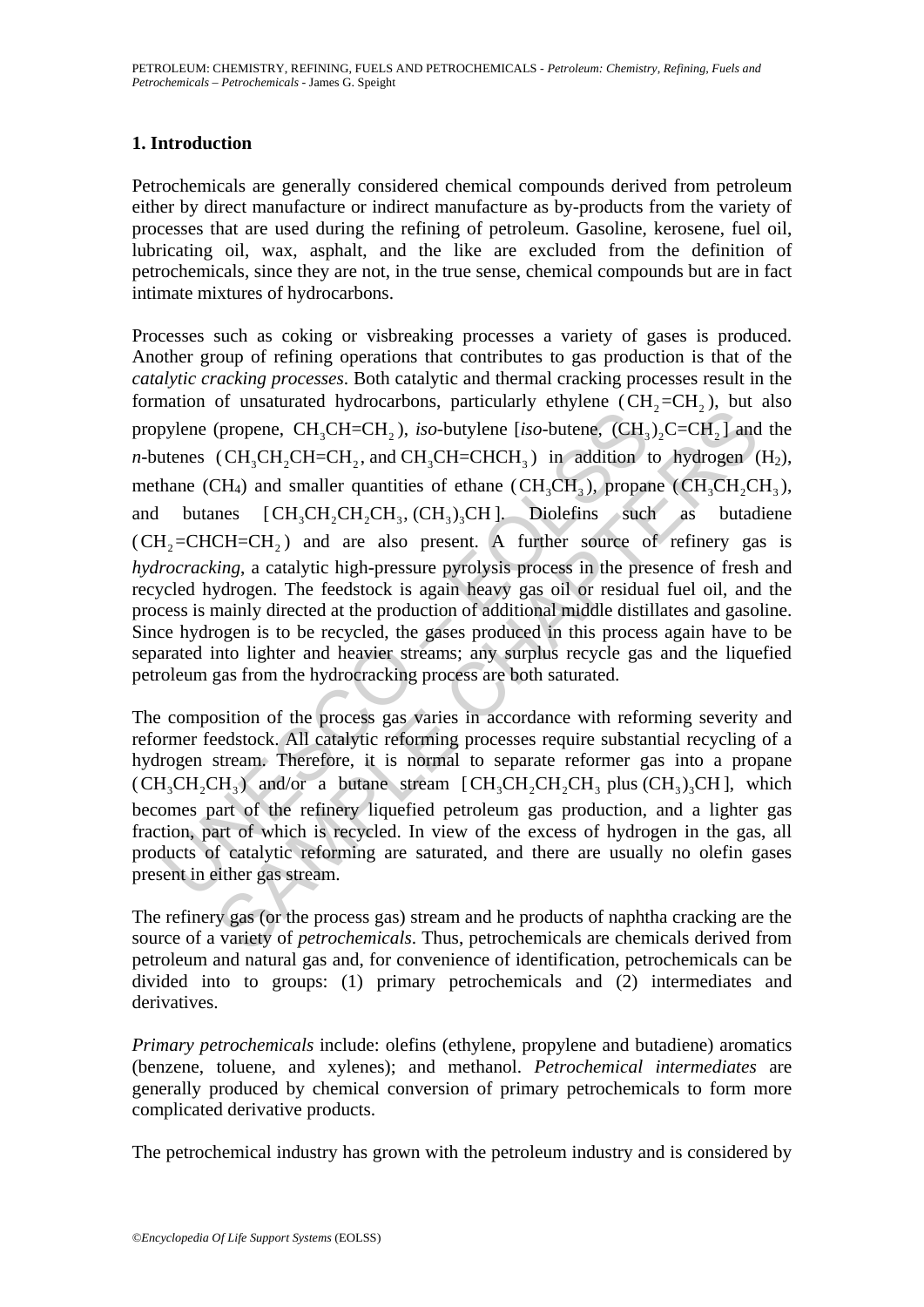some to be a mature industry. However, as is the case with the latest trends in changing crude oil types, it must also evolve to meet changing technological needs. The manufacture of chemicals or chemical intermediates from a variety of raw materials is well established. And the use of petroleum and natural gas is an excellent example of the conversion of such raw materials to more valuable products. The individual chemicals made from petroleum and natural gas are numerous and include industrial chemicals, household chemicals, fertilizers, and paints, as well as intermediates for the manufacture of products, such as synthetic rubber and plastics.

The main objective in producing chemicals from petroleum is the formation of a variety of well-defined chemical compounds that are the basis of the petrochemical industry. It must be remembered, however, that ease of separation of a particular compound from petroleum does not guarantee its use as a petrochemical building block. Other parameters, particularly the economics of the reaction sequences, including the costs of the reactant equipment, must be taken into consideration.

### **2. Chemicals from Paraffins**

meters, particularly the economics of the reaction sequences, increactant equipment, must be taken into consideration.<br>
Thermicals from Paraffins<br>
segencally true that only paraffin hydrocarbons from metha<br>
aane (C<sub>3</sub>H<sub>8</sub> 1. particularly the economics of the reaction sequences, including the cost<br>
equipment, must be taken into consideration.<br> **als from Paraffins**<br> **als from Paraffins**<br> **als from Paraffins**<br> **als from Paraffins**<br> **als from** It is generally true that only paraffin hydrocarbons from methane  $(CH_4)$  through propane  $(C_3H_8)$  are used as starting materials for specific chemicals syntheses (Chenier, 1992). This is because the higher members of the series are less easy to fractionate from petroleum in pure form, and also because the number of compounds formed in each particular chemical treatment makes the separation of individual products quite difficult.

### **2.1. Halogenation**

The ease with which chlorine can be introduced into the molecules of all the hydrocarbon types present in petroleum has resulted in the commercial production of a number of widely used compounds. With saturated hydrocarbons the reactions are predominantly substitution of hydrogen by chloride and are strongly exothermic, difficult to control, and inclined to become explosively violent:

$$
R H + Cl_2 \rightarrow RCl + HCl
$$

Moderately high temperatures are used, about 250 to 300°C (480 to 570°F) for the thermal chlorination of methane, but as the molecular weight of the paraffin increases the temperature may generally be lowered. A mixture of chlorinated derivatives is always obtained, and many variables, such as choice of catalyst, dilution of inert gases, and presence of other chlorinating agents (antimony pentachloride, sulfuryl chloride, and phosgene), have been tried in an effort to direct the path of the reaction.

Methane yields four compounds upon chlorination in the presence of heat or light:

 $CH_4 + Cl_2 \rightarrow CH_3Cl$ ,  $CH_2Cl_2$ ,  $CHCl_3$ ,  $Cl_4$ .

These compounds, known as chloromethane or methyl chloride, dichloromethane or methylene chloride, trichloromethane or chloroform, and tetrachloromethane or carbon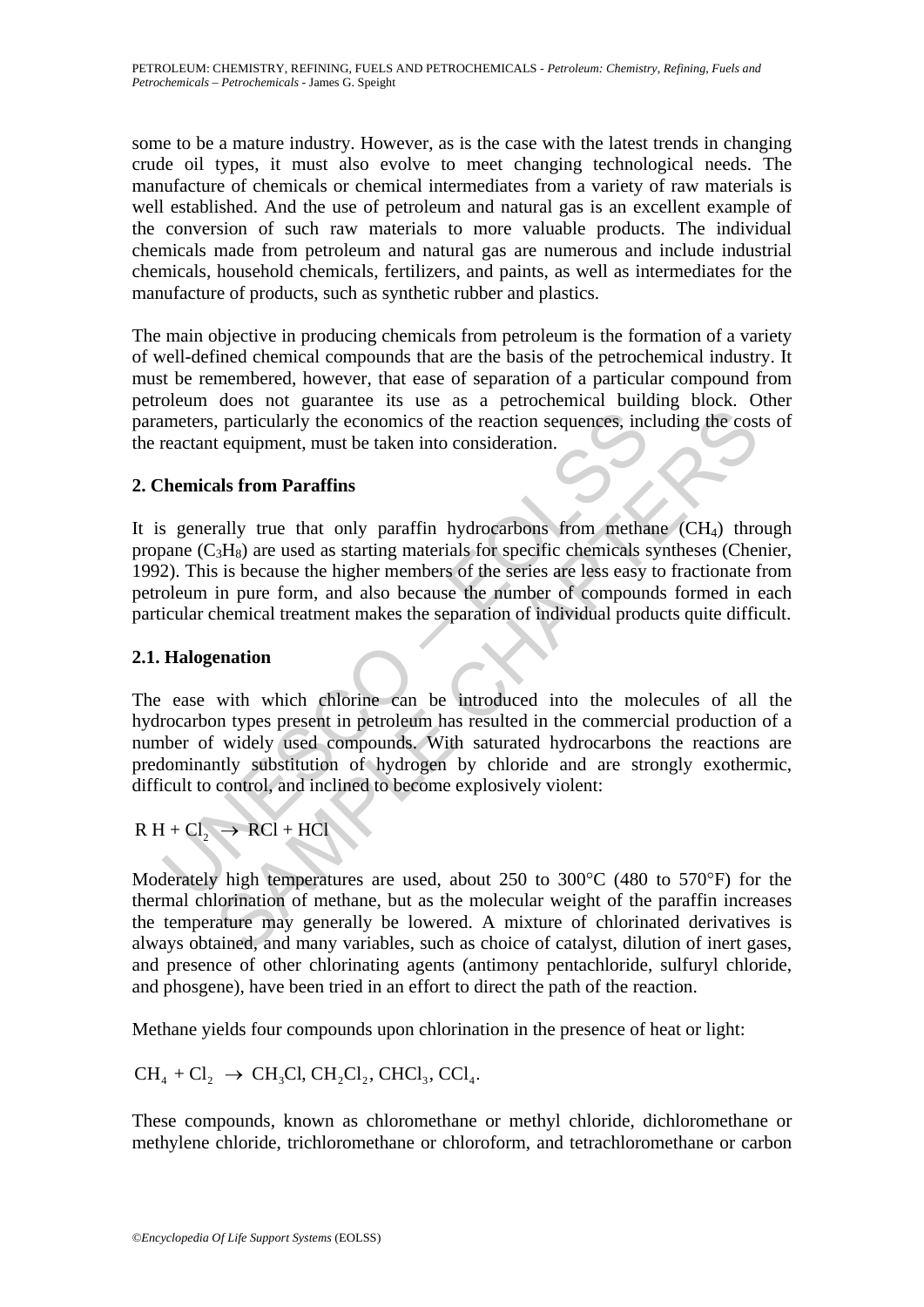tetrachloride, are used as solvents or in the production of chlorinated materials.

Other examples of the chlorination reaction include the formation of ethyl chloride by the chlorination of ethane:

$$
CH_3CH_3 + Cl_2 \rightarrow CH_3CH_2Cl + HCl
$$

Ethyl chloride ( $CH_3CH_2Cl$ ) is also prepared by the direct addition of hydrogen chloride (HCl) to ethylene (CH<sub>2</sub>=CH<sub>2</sub>) or by reacting ethyl ether (CH<sub>3</sub>CH<sub>2</sub>OCH<sub>2</sub>CH<sub>3</sub>) or ethyl alcohol (CH<sub>3</sub>CH<sub>2</sub>OH) with hydrogen chloride. The chlorination of *n*-pentane and *iso*pentane does not take place in the liquid or vapor phase below 100°C (212°F) in the absence of light or a catalyst, but above 200°C (390°F) it proceeds smoothly by thermal action alone. The hydrolysis of the mixed chlorides obtained yields all the isomeric amyl (C5) alcohols except *iso*-amyl alcohol. Reaction with acetic acid produces the corresponding amyl acetates, which find wide use as solvents.

### **2.2. Nitration**

Example of a Catalyst, but above 200 C (590 F) it proceeds sincate of ngit of a catalyst of the mixed chlorides obtained yields on alone. The hydrolysis of the mixed chlorides obtained yields of the other separation and l Hydrocarbons that are usually gaseous (including normal and *iso*-pentane) react smoothly in the vapor phase with nitric acid to give a mixture of nitro-compounds, but there are side reactions, mainly of oxidation. Only mononitro-derivatives are obtained with the lower paraffins as high temperatures, and they correspond to those expected if scission of a C-C and C-H bond occurs.

Ethane, for example, yields nitromethane and nitroethane,

$$
CH_3CH_3 + HNO_3 \rightarrow CH_3CH_2NO_2 + CH_3NO_2
$$

Propane yields nitromethane, nitroethane, 1-nitropropane, and 2-nitropropane:

mgnt or a catayst, but above 200°C (390°F) it proceeds smoothly by the<br>e.e. The hydrolysis of the mixed chlorides obtained yields all the isom<br>alcohols except *iso*-amyl alcohol. Reaction with acetic acid produces<br>alcohol The nitro-derivatives of the lower paraffins are colorless and non-corrosive and are used as solvents or as starting materials in a variety of syntheses. For example, treatment with inorganic acids and water yields fatty acids  $(RCO<sub>2</sub>H)$  and hydroxylamine  $(NH<sub>2</sub>OH)$ salts and condensation with an aldehyde (RCH=O) yields nitroalcohols  $[RCH(NO, )OH].$ 

### **2.3. Oxidation**

The oxidation of hydrocarbons and hydrocarbon mixtures has received considerable attention, but the uncontrollable nature of the reaction and the mixed character of the products have made resolution of the reaction sequences extremely difficult.

Therefore it is not surprising that, except for the preparation of mixed products having specific properties, such as fatty acids, hydrocarbons higher than pentanes are not employed for oxidation because of the difficulty of isolating individual compounds.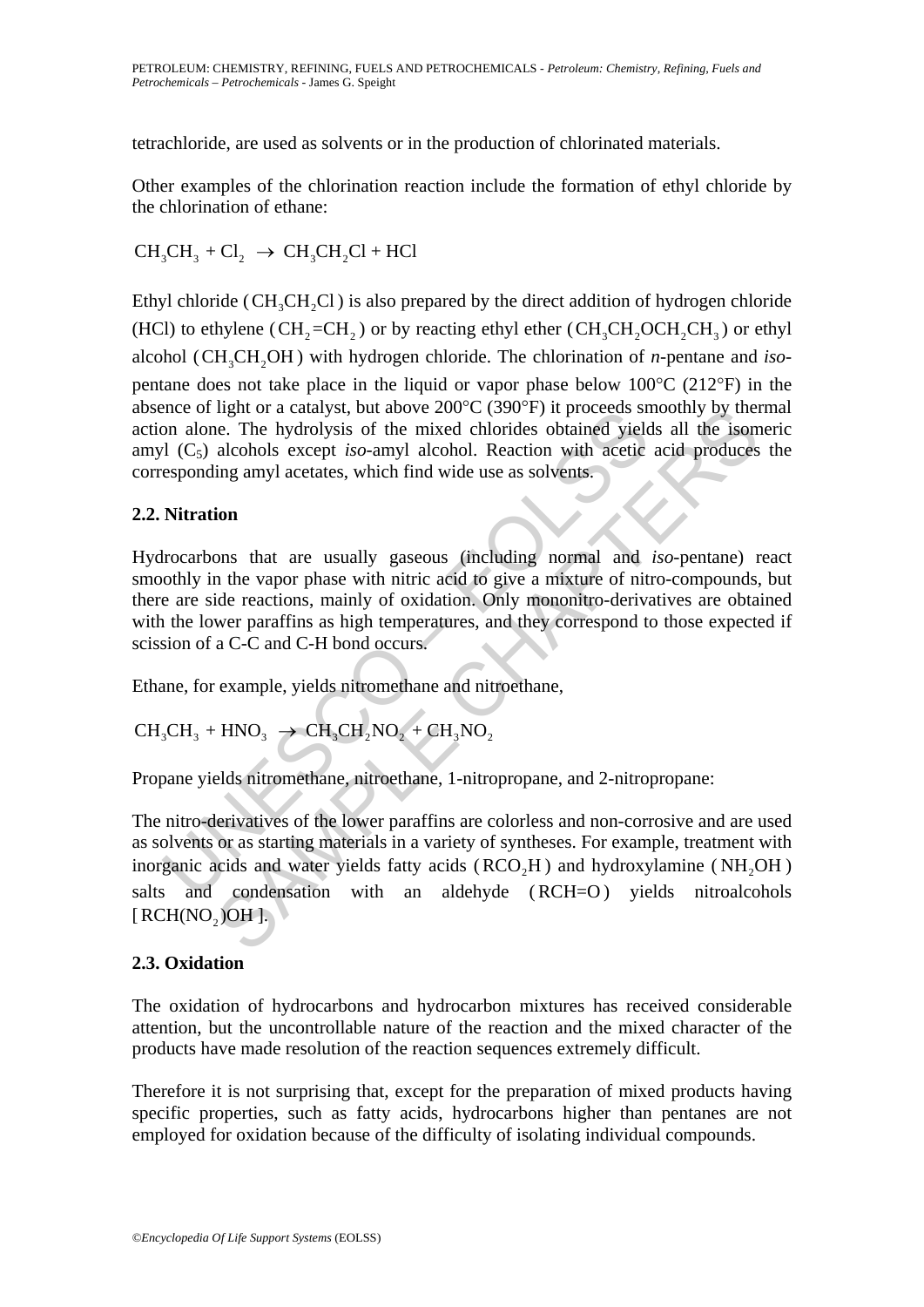Methane undergoes two useful reactions at  $90^{\circ}$ C (195 $^{\circ}$ F) in the presence of iron oxide  $(Fe<sub>3</sub>O<sub>4</sub>)$  as a catalyst:

 $CH<sub>4</sub> + H<sub>2</sub>O \rightarrow CO + 3H<sub>2</sub>$ 

 $CO + H<sub>2</sub>O \rightarrow CO<sub>2</sub> + H<sub>2</sub>.$ 

Alternatively, partial combustion of methane can be used to provide the required heat and steam. The carbon dioxide produced then reacts with methane at  $900^{\circ}$ C (1650 $^{\circ}$ F) in the presence of a nickel catalyst:

 $CH_4 + 2O_2 \rightarrow O_2 + 2H_2O$ 

 $CO<sub>2</sub> + CH<sub>4</sub> \rightarrow 2CO + 2H<sub>2</sub>$ 

 $CH<sub>4</sub> + H<sub>2</sub>O \rightarrow CO + 3H<sub>2</sub>$ 

2 + CH<sub>4</sub> → 2CO + 2H<sub>2</sub><br>
4+H<sub>2</sub>O → CO + 3H<sub>2</sub><br>
hanol (methyl alcohol, CH<sub>3</sub>OH) is the second major production<br>
hanne. Synthetic methanol has virtually completely replaced methanol was wood alcohol. The synthesis reaction  $\mu_4 \rightarrow 2CO + 2H_2$ <br>  $(0.0000 + 3H_2) \rightarrow CO + 3H_2$ <br>
(methyl alcohol, CH<sub>3</sub>OH) is the second major product produced f<br>
synthetic methanol has virtually completely replaced methanol obtained is<br>
of wood alcohol. The synthesis rea Methanol (methyl alcohol, CH<sub>3</sub>OH) is the second major product produced from methane. Synthetic methanol has virtually completely replaced methanol obtained from the distillation of wood, its original source material. One of the older trivial names used for methanol was wood alcohol. The synthesis reaction takes place at  $350^{\circ}$ C and  $4,500$ psi in the presence of ZnO as a catalyst:

$$
2CH_4 + O_2 \rightarrow 2CH_3OH.
$$

Most of the methanol is then oxidized by oxygen from air to formaldehyde, (sometimes referred to as methanal):

$$
2CH_3OH + O_2 \rightarrow 2CH_2O + 2H_2O
$$

Formaldehyde is used to produce synthetic resins either alone or with phenol, urea, or melamine; other uses are minor.

By analogy to the reaction with oxygen, methane reacts with sulfur in the presence of a catalyst to give the carbon disulfide used in the rayon industry:

 $CH<sub>4</sub> + 4S(g) \rightarrow CS<sub>2</sub> + 2H<sub>2</sub>S$ .

The major non-petrochemical use of methane is in the production of hydrogen for use in the Haber synthesis of ammonia. Ammonia synthesis requires nitrogen, obtained from air, and hydrogen. The most common modern source of the hydrogen consumed in ammonia production, about 95% of it, is methane.

When propane and butane are oxidized in the vapor phase, without a catalyst, at 270 to 350°C (520 to 660°F) and at 50 to 3000 psi, a wide variety of products is obtained, including  $C_1$  to  $C_4$  acids,  $C_2$  to  $C_7$  ketones, ethylene oxide, esters, formals, acetals, and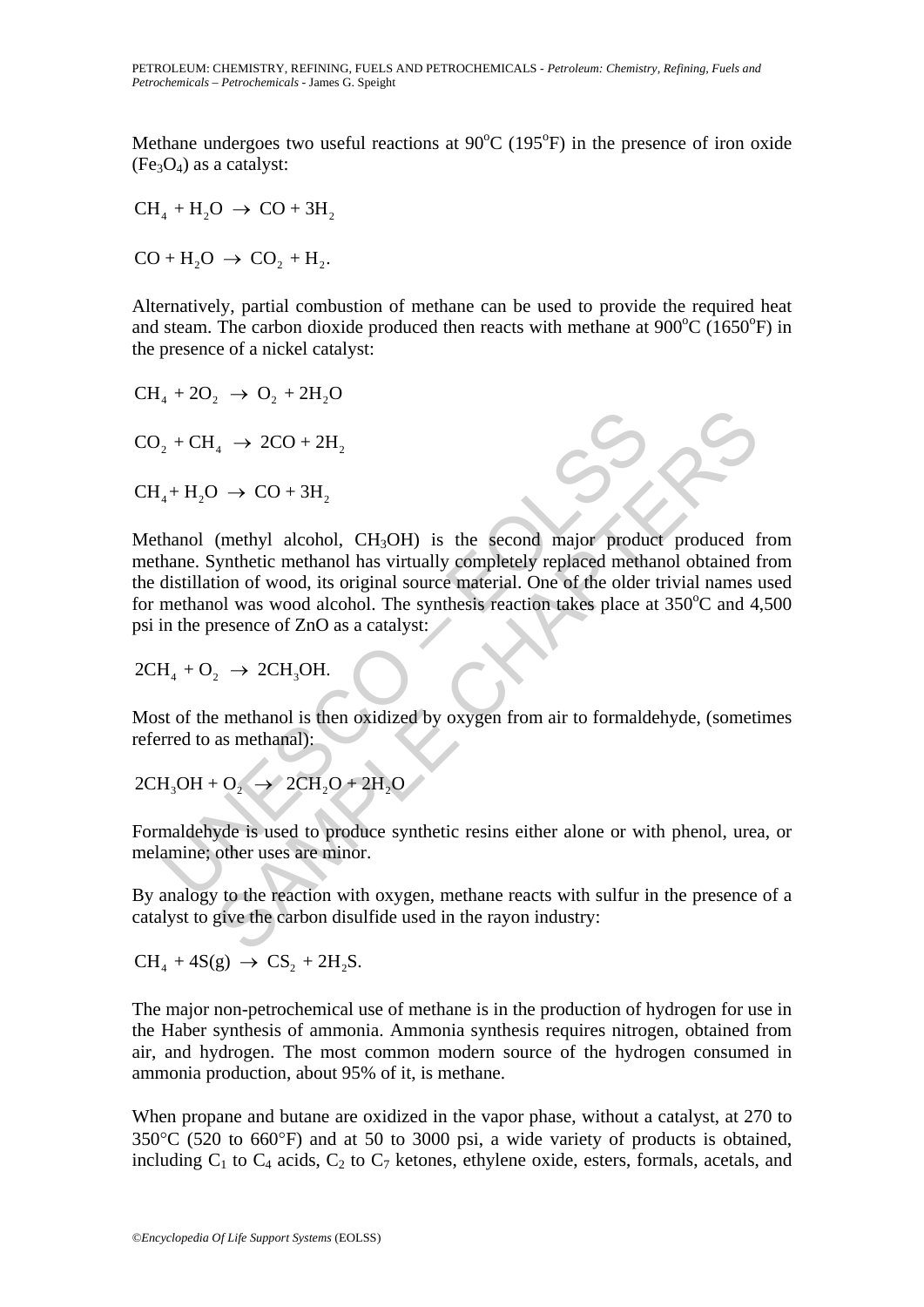PETROLEUM: CHEMISTRY, REFINING, FUELS AND PETROCHEMICALS - *Petroleum: Chemistry, Refining, Fuels and Petrochemicals – Petrochemicals* - James G. Speight

others.

Cyclohexane is oxidized commercially and is somewhat selective in its reaction with air at 150 to 250°C (300 to 480°F) in the liquid phase in the presence of a catalyst, such as cobalt acetate. Cyclohexanol derivatives are the initial products, but prolonged oxidation produces adipic acid. On the other hand, oxidation of cyclohexane and methylcyclohexane over vanadium pentoxide at 450 to 500°C (840 to 930°F) affords maleic and glutaric acids.

The preparation of carboxylic acids from petroleum, particularly from paraffin wax, for esterification to fats or neutralization to form soaps has been the subject of a large number of investigations. Wax oxidation with air is comparatively slow at low temperature and normal pressure, very little reaction taking place at 110°C (230°F), with a wax melting at 55°C (130°F) after 280 h. At higher temperatures the oxidation proceeds more readily; maximum yields of mixed alcohol and high-molecular-weight acids are formed at 110 to 140°C (230 to 285°F) at 60 to 150 psi; higher temperatures (140 to 160°C, 285 to 320°F) result in more acid formation:

Paraffin wax  $\rightarrow$  ROH + RCO<sub>2</sub>H alcohol acid

Acids from formic (HCO<sub>2</sub>H) to that with a 10-carbon atom chain  $[CH_3(CH_2)_0CO_3H]$ have been identified as products of the oxidation of paraffin wax. Substantial quantities of water-insoluble acids are also produced by the oxidation of paraffin wax, but apart from determination of the average molecular weight (ca. 250), very little has been done to identify individual numbers of the product mixture.

### **2.4. Alkylation**

because an ioninar pressure, very must because the product and a wax melting at 55°C (130°F) after 280 h. At higher temperateds more readily; maximum yields of mixed alcohol and high sare formed at 110 to 140°C (230 to 28 and nothal pleasure, very inter reaction taking plane at 110 C (250C)<br>in entired at 55°C (130°F) after 280 h. At higher temperatures the oxidation<br>order readily; maximum yields of mixed alcohol and high-molecular-wormed a Alkylation chemistry contributes to the efficient utilization of  $C_4$  olefins generated in the cracking operations and the products make valuable contribution to the motor gasoline octane pool. *Iso*-butane has been added to butenes (and other low-boiling olefins) to give a mixture of highly branched octanes (e.g., heptanes) by a process called alkylation. The reaction is thermodynamically favored at low temperatures  $(<20^{\circ}C$ ), and thus very powerful acid catalysts are employed. Typically, sulfuric acid (85 to 100%), anhydrous hydrogen fluoride, or a solid sulfonic acid is employed as the catalyst in these processes. The first step in the process is the formation of a carbocation by combination of an olefin with an acid proton:

 $(CH_3)_2C=CH_2 + H^+ \rightarrow (CH_3)_3C^+$ 

Step 2 is the addition of the carbocation to a second molecule of olefin to form a dimer carbocation. The extensive branching of the saturated hydrocarbon results in high octane. In practice, mixed butenes are employed (*iso*-butylene, 1-butene, and 2-butene), and the product is a mixture of isomeric octanes that has an octane number of 92 to 94.

### **3. Chemicals from Olefins**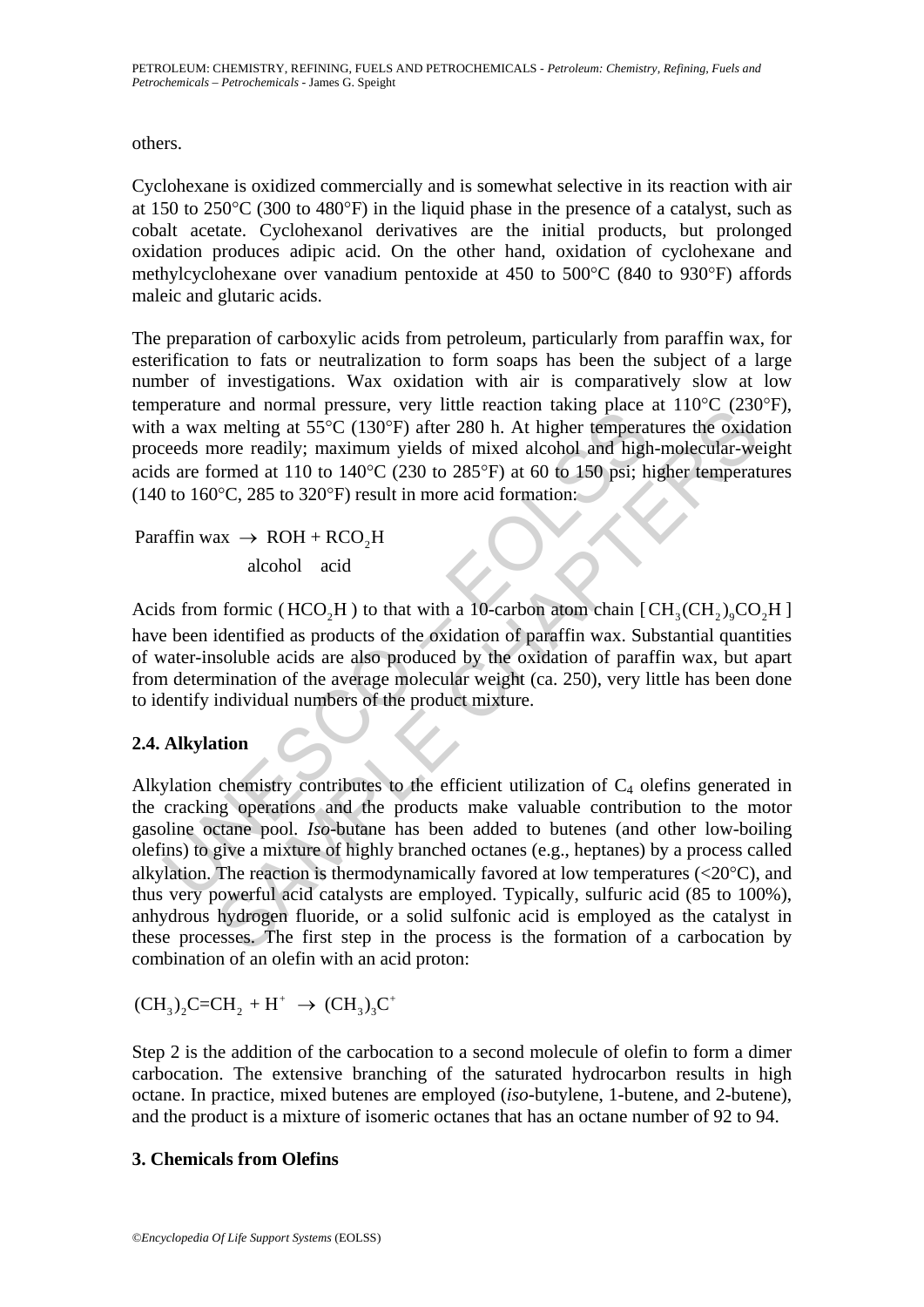Olefins  $(C_2H_{2n})$  are the basic building blocks for a host of chemical syntheses (Chemier, 1992). These unsaturated materials enter into polymers, and rubbers and with other reagents react to form a wide variety of useful compounds, including alcohols, epoxides, amines, and halides.

Ethylene manufacture via the steam cracking process is in widespread practice throughout the world. The operating facilities are similar to gas oil cracking units, operating at temperatures of  $840^{\circ}$ C (1550 $^{\circ}$ F) and at low pressures (24 psi). Steam is added to the vaporized feed to achieve a 50-50 mixture, and furnace residence times are only 0.2 to 0.5 second. Ethane extracted from natural gas is the predominant feedstock for ethylene cracking units. Propylene and butylene are largely derived from catalytic cracking units and from cracking a naphtha or light gas oil fraction to produce a full range of olefin products.

Virtually all propene or propylene is made from propane, which is obtained from natural gas stripper plants or from refinery gases:

 $CH<sub>3</sub>CH<sub>3</sub> \rightarrow CH<sub>3</sub>-CH=CH<sub>3</sub> + H<sub>3</sub>$ .

The uses of propene include gasoline (80%), polypropylene, iso-propanol, trimers, and tetramers for detergents, propylene oxide, cumene, and glycerin.

Lally all propene or propylene is made from propane, which is obtained stripper plants or from refinery gases:<br>
SCH<sub>2</sub>CH<sub>3</sub> → CH<sub>3</sub>-CH=CH<sub>2</sub> + H<sub>2</sub>.<br>
uses of propene include gasoline (80%), polypropylene, iso-proportions Il propene or propylene is made from propane, which is obtained from nat<br>
Il propene or propylene is made from propane, which is obtained from nat<br>
Il so CH<sub>3</sub>-CH<sub>3</sub>-CH<sub>2</sub>+H<sub>2</sub>.<br>
If propene include gasoline (80%), polypro Two butenes or butylenes (1-butene, CH<sub>3</sub>CH<sub>2</sub>CH=CH<sub>2</sub>, and 2-butene,  $CH<sub>3</sub>CH=CHCH<sub>3</sub>$ ) are industrially significant. The latter has end uses in the production of butyl rubber and polybutylene plastics. On the other hand, 1-butene is used in the production of 1,3-butadiene ( $CH<sub>2</sub>=CHCH-CH<sub>2</sub>$ ) for the synthetic rubber industry. Butenes arise primarily from refinery gases or from the cracking of other fractions of crude oil.

Butadiene can be recovered from refinery streams as butadiene, as butenes, or as butanes; the latter two on appropriate heated catalysts dehydrogenate to give 1,3 butadiene:

 $CH_2=CHCH_2CH_3 \rightarrow CH_2=CHCH=CH_2 + H_2.$ 

 $CH<sub>3</sub>CH<sub>3</sub>CH<sub>3</sub> \rightarrow CH<sub>3</sub>=CHCH=CH<sub>3</sub>$ 

An alternative source of butadiene is ethanol, which on appropriate catalytic treatment also gives the compound di-olefin:

 $2C_2H_5OH \rightarrow CH_2=CHCH=CH$ , +  $2H_2O$ 

Olefins containing more than four carbon atoms are in little demand as petrochemicals and thus are generally used as fuel. The single exception to this is 2-methyl-1,3 butadiene or isoprene, which has a significant use in the synthetic rubber industry. It is more difficult to make than is 1,3-butadiene. Some is available in refinery streams, but